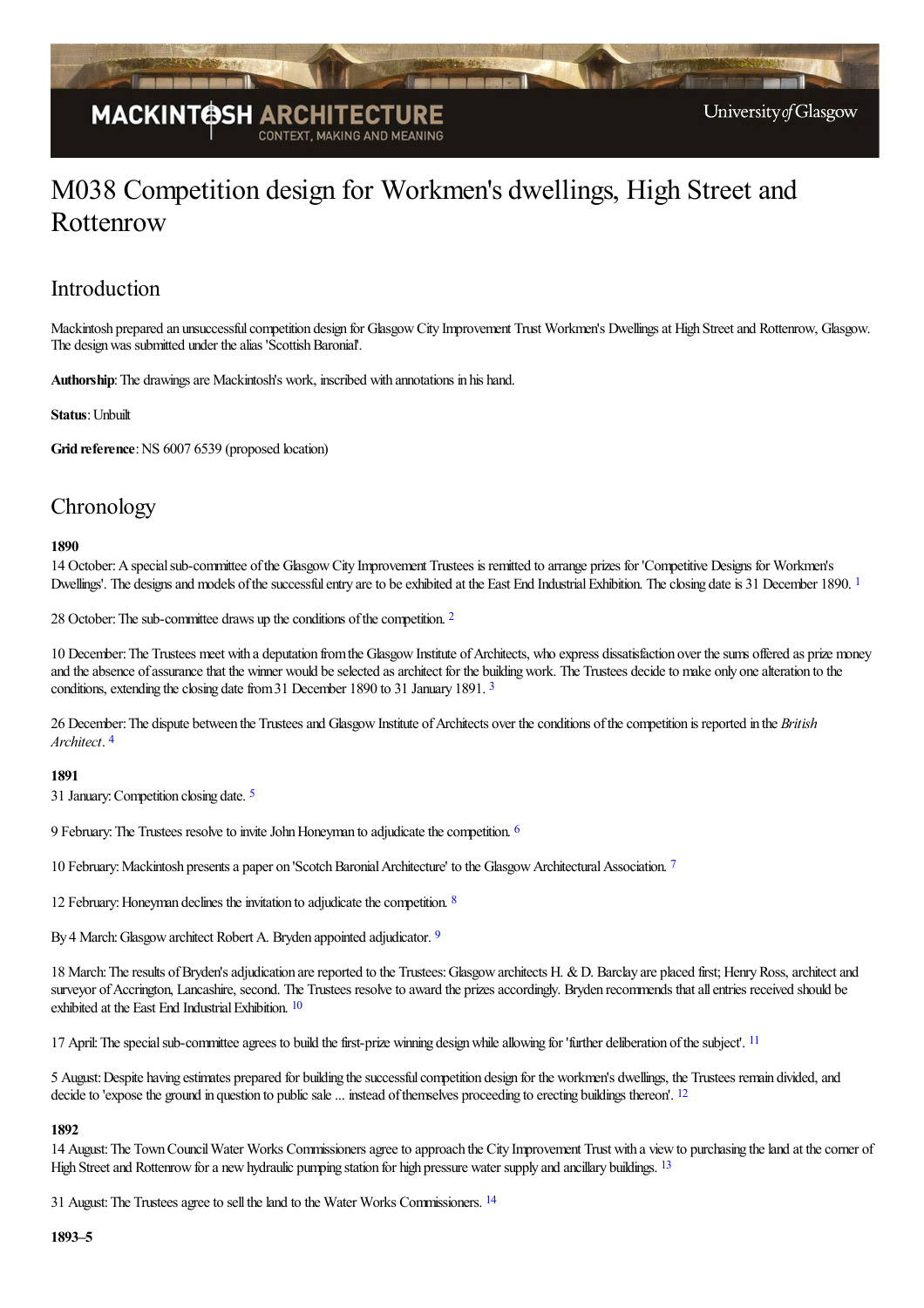# <span id="page-1-0"></span>**Description**

### Competition

This design for a complex of sanitary working-class housing was Mackintosh's unsuccessful entry in an architectural competition held by the Glasgow City Improvement Trust in 1890–1. It is known only through aset of drawings – unsigned, but heavily annotated inMackintosh's hand – which remained in his possession until his death.

<span id="page-1-1"></span>The Glasgow City Improvement Trust was established under the Glasgow Police Act 1866 to improve the substandard dwellings and sanitation in the city. The Police Act regulated the dimensions of tenement buildings and the accommodation they provided. <sup>[1](#page-3-9)</sup> The work of the Trust focussed on the medieval core of the city around the High Street, where living conditions were particularly bad. It demolished woefully inadequate subdivided tenements and the accumulation of dwellings in their closes and 'backlands' and, along with speculative developers, constructed new and better flats for lease to the unskilled and skilled workingclass. [2](#page-3-10)

<span id="page-1-3"></span><span id="page-1-2"></span>On 20 November 1890, the Improvement Trustees advertised for 'Competitive Designs for Workmen's Dwellings'. <sup>[3](#page-3-11)</sup> The site was on the W. side of the High Street at the corner of Rottenrow, with frontages to both streets, covering an area of 3975 square yards (3324 square m). The Trustees sought designs which showed 'alternatively a) how the ground could be utilised by the erection on part thereof of a building capable of being used as a family-house for the accommodation of men, or of women, with children but who are so circumstanced as not to be able to look after them, and by the erection on the remainder of the ground of tenements of a superior kind for the working classes containing one room, and one room and kitchen houses; and b) how the whole ground could be utilised by the erection thereon of tenements of the description above mentioned'. Awards of £50 and £25 were to be made to the designs placed first and second. <sup>[4](#page-3-12)</sup> The closing date was 31 December 1890. <sup>[5](#page-3-13)</sup>

<span id="page-1-6"></span><span id="page-1-5"></span><span id="page-1-4"></span>The conditions met with objections from the Glasgow Institute of Architects. Representatives of the Institute, who met with the Improvement Trustees in December 1890, considered the first and second premiums insufficient, and were concerned that no provision had been made to employ the winner as architect for the construction of the buildings. The deputation also recommended extending the closing date to 31 January 1891. <sup>[6](#page-3-14)</sup> The disagreement and its resolution were reported in the *British Architect*. The Trustees ultimately made no alterations to the conditions, but extended the closing date and assured them that the winner would be appointed architect for the building, should it proceed. [7](#page-3-15)

<span id="page-1-9"></span><span id="page-1-8"></span><span id="page-1-7"></span>Unusually, an adjudicator was not appointed until after the closing date. In February 1[8](#page-3-16)91 John Honeyman was invited to assess the entries, but declined. <sup>8</sup> By March, Glasgow architect Robert Bryden had been appointed, and at the Trustees' meeting on 18 March his assessment was reported. Bryden awarded first place to a scheme by Glasgow architects H. & D. Barclay and second place to a Henry Ross, architect and surveyor, of Accrington, Lancashire. The Trustees resolved that the Barclays' design should be built and that 'the whole of the designs sent in should be exhibited at the East End Industrial Exhibition.' <sup>[9](#page-3-17)</sup>

No newspaper reports on the East End Industrial Exhibition included reviews of the designs entered in the competition, and thus no details of the two prizewinning schemes or any of the other entries are known. Ultimately, the Barclays' scheme was not built. Internal divisions among the Improvement Trustees appear to have led in August 1891 to the decision to sell the land on the High Street and Rottenrow to the Water Works Commissioners, who in 1893–5 built a hydraulic pumping station on it fora newhigh-pressure water supply. [10](#page-3-18)

### <span id="page-1-10"></span>Mackintosh's design

<span id="page-1-12"></span><span id="page-1-11"></span>Apart from student work, this appears to be Mackintosh's earliest competition entry. As was usual for architectural competitions of the period, it was submitted anonymously. Mackintosh used the alias 'Scottish Baronial'. Although it does incorporate elements of 16th- and 17th-century Scottish architecture, such as crow-stepped gables and dormers, there are no conical-roofed towers or corbelled turrets, due no doubt to the need for economy. Mackintosh's choice of style reflects his wider enthusiasm for Scottish Baronial architecture at the time. <sup>[11](#page-3-19)</sup> In February 1891, he gave his first public lecture, on 'Scotch Baronial Architecture', to the Glasgow Architectural Association. <sup>[12](#page-3-20)</sup> The paper gave a survey of the style, drawing heavily on the recently-published volumes of David MacGibbon and Thomas Ross's The Castellated and Domestic Architecture of Scotland from the Twelfth to the Eighteenth Century, and was illustrated by Mackintosh 'in the form of pencil drawings, watercolours and photographs, not a few the work of his own hands'. <sup>[13](#page-3-21)</sup>

<span id="page-1-13"></span>The tenement design combines two types of blocks, labelled A and B on the drawings. They vary in internal layout, but both provide the two types of flat required by the competition conditions: a room-and-kitchen flat with 'bed closet' (a very small, separate space) and conventional bed presses (cupboards with built-in beds); and a single-room flat with 'bed closet' only. Each floor has two or three flats around a common staircase. The arrangement of the four-storey blocks takes account of the slope of the High Street: the back courts behind were to be levelled and covered with 'granolithic', an expense Mackintosh included in the estimated costs for his scheme which appear on his plan. In the attic of each block is a washhouse containing bathroom and drying room with boilers to heat water for laundry and bathing.

<span id="page-1-14"></span>Rather than the 'family-house' outlined in the competition conditions, Mackintosh provided what he called an 'old people's home' at the corner of the two streets. <sup>[14](#page-3-22)</sup> Like the tenements, the home has four storeys. The identical, regularly disposed windows on each floor of the High Street elevation hint at the functional spaces inside, and differentiate the building from the adjacent tenements. Inside, communal dining, day and work rooms, as well as kitchens and bathing facilities, are on the ground and first floors. Private single and double bedrooms are largely located on the second and third floors, at a distance from the communal spaces, with four double rooms also provided on the first floor.

<span id="page-1-16"></span><span id="page-1-15"></span>Mackintosh's design acknowledged the style and scale of buildings which then existed close to the proposed site, such as 18th-century tenements with crowstep gables and the 15th-century Provand's Lordship. Mackintosh also seems to have been influenced by Sydney Mitchell's design for Well Court, a group of four working-class tenements (1883–4) beside the Water of Leith, in Edinburgh. These had been illustrated in the *British Architect* in August 1889. <sup>[15](#page-3-23)</sup> Although the High Street site made it impossible to recreate Mitchell's 'romantic courtyard grouping', <sup>[16](#page-4-0)</sup> the scale of Mackintosh's tenements is similar, and they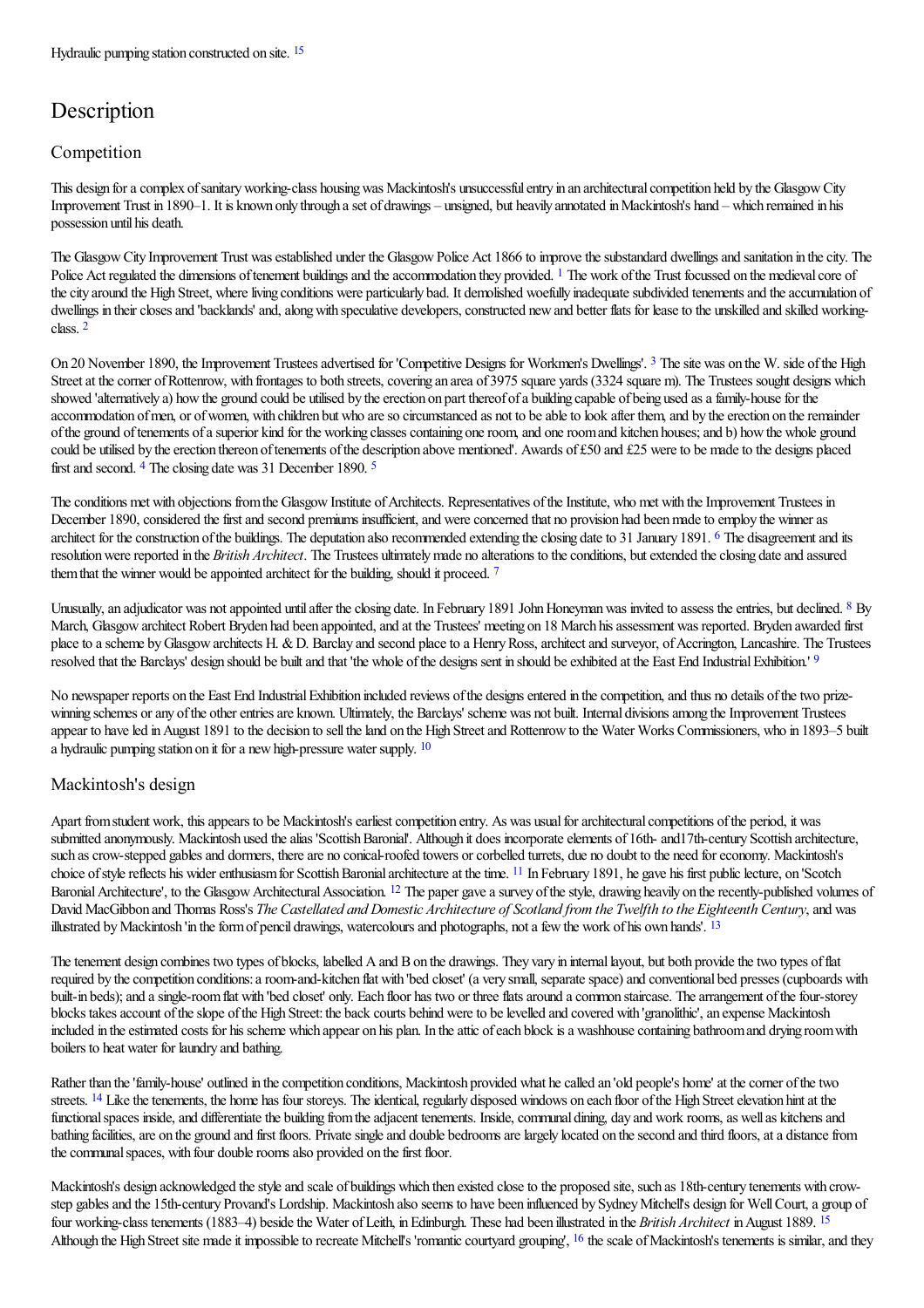echo a number of details from the Edinburgh scheme, such as the crow-stepped gables, variety of dormer windows, the arrangement of pairs and single windows corresponding to the interior layout, and relieving arches over windows. Buildings such as Mitchell's probably inspired Mackintosh's conclusion to his lecture to the Glasgow Architectural Association: 'From some recent buildings which have been erected it is clearly evident that this style is coming to life again and I only hope that it will not be strangled in its infancy by indiscriminating and unsympathetic people who copy the ancient examples without trying to make the style conform to modern requirements'. <sup>[17](#page-4-1)</sup>

# <span id="page-2-6"></span>People

# Job Book

The job books of Honeyman & Keppie (later Honeyman, Keppie & Mackintosh) are now held by The Hunterian, University of Glasgow and include four volumes related to the Mackintosh period. The books were used by thefirmto keep a project-by-project, day-by-day record ofcontractors, suppliersand expenditure. The name of a project and/or client is usually at the top of the left-hand page, followed by information about tradesmen who tendered. The name ofthe measurer (quantity surveyor) is usually at thetop oftheright-hand page, followed by information about payments to contractorsand suppliers. All ofthe data for M038 is entered in the tables below.

Page numbering is not consistent in the job books. Sometimes a single number refers to a double-page spread and sometimes each page is individually numbered. Here, each image of a double-page spread is identified by the number given at the top of the left-hand page. (Images of all of the pages from the four job books can be found at **Browse Job Books**, Visit Book and Cash Book.)

The following information about M038 has been extracted from the job books:

## Documents

### Images

### Bibliography

### Published

- David Walker, 'The EarlyWorks ofCharles Rennie Mackintosh', inNikolaus Pevsnerand J. M. Richards,eds, *The Anti-Rationalists*, London: Architectural Press, 1973, pp. 116-35
- AndrewMcLarenYoung, *Charles Rennie Mackintosh (1868–1928): Architecture, Design and Painting*,exhibition catalogue, Edinburgh: Edinburgh Festival Society and Scottish Arts Council, 1968, p. 31

### Unpublished

- Hiroaki Kimura, 'Charles Rennie Mackintosh: Architectural Drawings Catalogue and Design Analytical Catalogue', University of Glasgow: unpublished PhD thesis, 1982, pp. 20, 75–6
- GlasgowCityArchives Collection:GlasgowTownCouncil, Trustees under 'The GlasgowImprovements Act, 1866' and committees' minutes, C1/3/18; C1/3/19

#### Notes:

<span id="page-2-0"></span>**[1](#page-0-0)**:GlasgowCityArchives Collection:GlasgowTownCouncil, Trustees under 'The GlasgowImprovements Act, 1866' and committees' minutes, C1/3/18, 14 October 1890; 10 December 1890.

<span id="page-2-1"></span>**[2](#page-0-1)**:GlasgowCityArchives Collection:GlasgowTownCouncil, Trustees under 'The GlasgowImprovements Act, 1866' and committees' minutes, C1/3/18, 28 October 1890.

<span id="page-2-2"></span>**[3](#page-0-2)**:GlasgowCityArchives Collection:GlasgowTownCouncil, Trustees under 'The GlasgowImprovements Act, 1866' and committees' minutes, C1/3/18, 10 December 1890; 24 December 1890.

<span id="page-2-3"></span>**[4](#page-0-3)**:*British Architect*, 34, 26 December 1890, p. 479.

<span id="page-2-4"></span>**[5](#page-0-4)**:GlasgowCityArchives Collection:GlasgowTownCouncil, Trustees under 'The GlasgowImprovements Act, 1866' and committees' minutes, C1/3/18, 24 December 1890.

<span id="page-2-5"></span>**[6](#page-0-5)**:GlasgowCityArchives Collection:GlasgowTownCouncil, Trustees under 'The GlasgowImprovements Act, 1866' and committees' minutes, C1/3/18, 21 January 1891.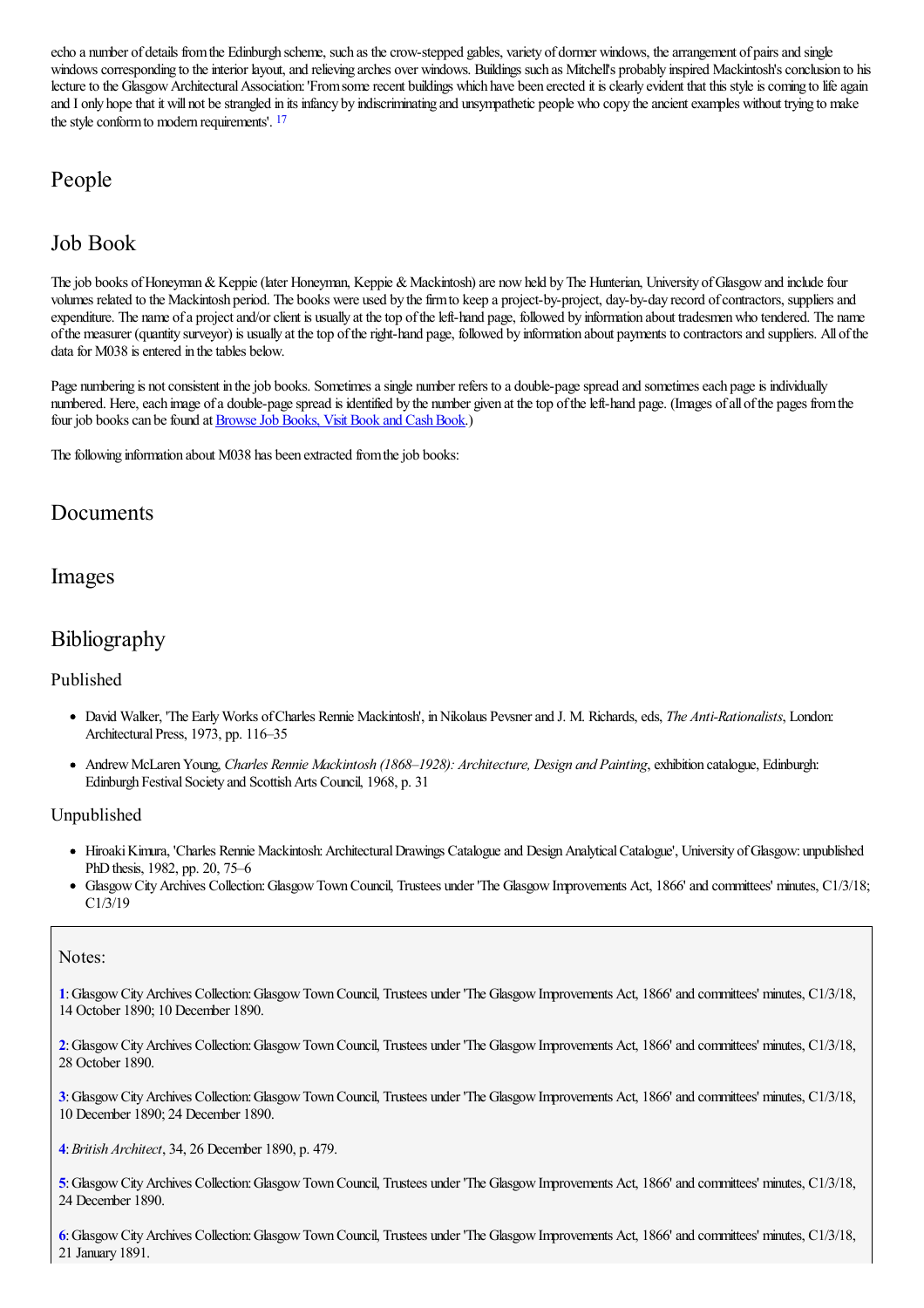<span id="page-3-0"></span>:Frank ArneilWalker, 'ScottishBaronialArchitecture', in Pamela Robertson,ed., *Charles Rennie Mackintosh: The Architectural Papers*, Wendlebury, Oxon: White Cockade in association with the Hunterian Art Gallery, 1990, pp. 28–63.

<span id="page-3-1"></span>:GlasgowCityArchives Collection:GlasgowTownCouncil, Trustees under 'The GlasgowImprovements Act, 1866' and committees' minutes, C1/3/18, February 1891.

<span id="page-3-2"></span>:GlasgowCityArchives Collection:GlasgowTownCouncil, Trustees under 'The GlasgowImprovements Act, 1866' and committees' minutes, C1/3/18, March 1891.

<span id="page-3-3"></span>: A letter from Bryden dated 10 March 1891 read at committee meeting on 18 March. Glasgow City Archives Collection: Glasgow Town Council, Trustees under 'The GlasgowImprovements Act, 1866' and committees' minutes, C1/3/18, 18 March 1891.

<span id="page-3-4"></span>:GlasgowCityArchives Collection:GlasgowTownCouncil, Trustees under 'The GlasgowImprovements Act, 1866' and committees' minutes, C1/3/18, April 1891.

<span id="page-3-5"></span>:GlasgowCityArchives Collection:GlasgowTownCouncil, Trustees under 'The GlasgowImprovements Act, 1866' and committees' minutes, C1/3/18, August 1891.

<span id="page-3-6"></span>:GlasgowCityArchives Collection:GlasgowTownCouncil, Trustees under 'The GlasgowImprovements Act, 1866' and committees' minutes, C1/3/19, August 1892.

<span id="page-3-7"></span>:GlasgowCityArchives Collection:GlasgowTownCouncil, Trustees under 'The GlasgowImprovements Act, 1866' and committees' minutes, C1/3/19, August 1892.

<span id="page-3-8"></span>:JohnR. Hume, *Industrial Archaeology of Glasgow*, Glasgowand London:Blackie, 1974, gazetteer, no. G51, p. 211.

<span id="page-3-9"></span>:Frank Worsdall, *The Tenement: A Way of Life*, Edinburgh:Chambers, 1979, pp. 32, 95.

<span id="page-3-10"></span>:Miles Horsey, *Tenements and Towers: Glasgow Working-Class Housing 1890–1990*, Edinburgh:RoyalCommission on the Ancientand Historic Monuments of Scotland, 1990, pp. 1-10.

<span id="page-3-11"></span>: Date noted by Hiroaki Kimura, 'Charles Rennie Mackintosh: Architectural Drawings Catalogue and Design Analytical Catalogue', University of Glasgow: unpublished PhD thesis, 1982, p. 76. Original source not found.

<span id="page-3-12"></span>:GlasgowCityArchives Collection:GlasgowTownCouncil, Trustees under 'The GlasgowImprovements Act, 1866' and committees' minutes, C1/3/18, October 1890.

<span id="page-3-13"></span>:GlasgowCityArchives Collection:GlasgowTownCouncil, Trustees under 'The GlasgowImprovements Act, 1866' and committees' minutes, C1/3/18, December 1890.

<span id="page-3-14"></span>:GlasgowCityArchives Collection:GlasgowTownCouncil, Trustees under 'The GlasgowImprovements Act, 1866' and committees' minutes, C1/3/18, December 1890.

<span id="page-3-15"></span>:*British Architect*, 34, 26 December 1890, p. 479; GlasgowCityArchives Collection:GlasgowTownCouncil, Trustees under 'The Glasgow Improvements Act, 1866' and committees' minutes, C1/3/18, 10 December 1890.

<span id="page-3-16"></span>:GlasgowCityArchives Collection:GlasgowTownCouncil, Trustees under 'The GlasgowImprovements Act, 1866' and committees' minutes, C1/3/18, February 1891.

<span id="page-3-17"></span>:GlasgowCityArchives Collection:GlasgowTownCouncil, Trustees under 'The GlasgowImprovements Act, 1866' and committees' minutes, C1/3/18, March 1891; 18 March 1891.

<span id="page-3-18"></span>: Glasgow City Archives Collection: Glasgow Town Council, Trustees under 'The Glasgow Improvements Act, 1866' and committees' minutes, C1/3/18, August 1891; C1/3/19, 14 August 1892; C1/3/19, 31 August 1892;JohnR. Hume, *Industrial Archaeology of Glasgow*, Glasgowand London: Blackie, 1974, gazetteer no. G51, p. 211.

<span id="page-3-19"></span>:David Walker, 'The EarlyWorks ofCharles Rennie Mackintosh', Nikolaus Pevsnerand J. M. Richards,eds., *The Anti-Rationalists*, London: Architectural Press, 1973, p. 117; Hiroaki Kimura, 'Charles Rennie Mackintosh: Architectural Drawings Catalogue and Design Analytical Catalogue', University of Glasgow: unpublished PhD thesis, 1982, pp. 20, 75–6.

<span id="page-3-20"></span>:Frank A. Walker, 'ScotchBaronialArchitecture' in Pamela Robertson,ed., *Charles Rennie Mackintosh: The Architectural Papers*, Wendlebury, Oxon:White Cockadein associationwith the HunterianArt Gallery, 1990, pp. 29–63; *British Architect*, 35, 20 February 1891, pp. 151–2. The *British Architect* in fact reported the title of the paper as 'Scottish Baronial' matching Mackintosh's competition alias.

<span id="page-3-21"></span>:*British Architect*, 35, 20 February 1891, p. 152. Stewart Cruden, *Charles Rennie Mackintosh Society Newsletter*, 15, 1977, pp. 5–8.

<span id="page-3-22"></span>: The Hunterian, University of Glasgow: GLAHA 52499 (M038-001); GLAHA 52503 (M038-005).

<span id="page-3-23"></span>:David Walker, 'The EarlyWorks ofCharles Rennie Mackintosh', inNikolaus Pevsnerand J. M. Richards,eds, *The Anti-Rationalists*, London: ArchitecturalPress, 1973, p. 117; *British Architect*, 32, 23 August 1889, pp. 127, 129–31.